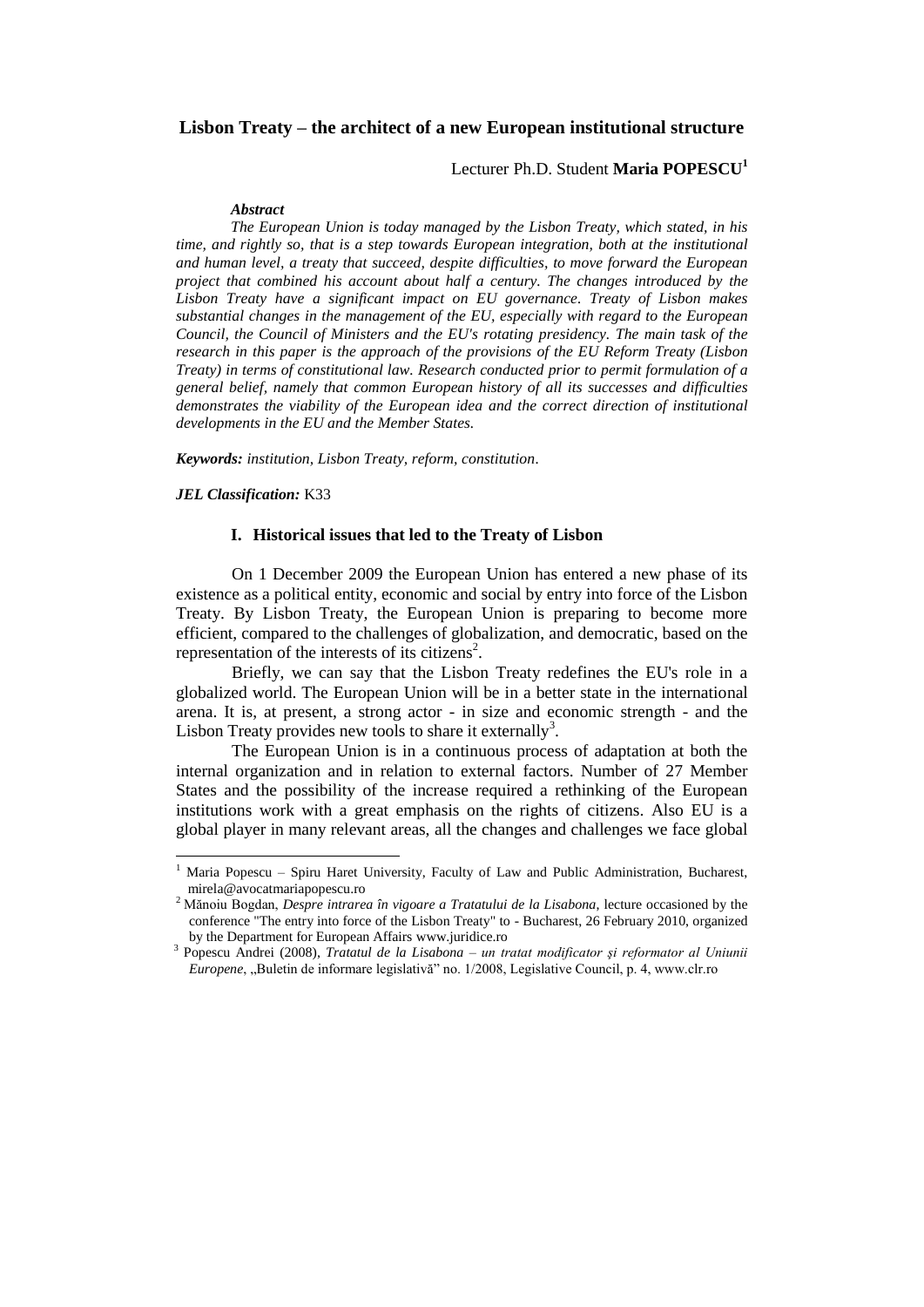(climate change, economic recession or energy security) affecting the Member States and therefore the Union. Thus, in the last ten years the European Union has sought the right way to optimize the tools at its disposal and to respond as promptly and effectively the expectations of Member States and their citizens<sup>4</sup>.

The moment of birth of the Lisbon Treaty is unclear. The origins of the Lisbon Treaty are found, according to some opinions<sup>5</sup>, the Single European Act in 1986 which operated the first major amendment to the original Treaties (incorporation) of the European Economic Community. The Single European Act was, at the time of its entry into force on 1 July 1987, another modifier treaty. Its main novelty items were the reform of the Community institutions (the extension of qualified majority voting, official recognition of the European Council, the consecration of the designation "European Parliament", the association of the latter in the legislative process by introducing the procedure of cooperation with European Council and Commission European Court of First Instance creation), the widening of Community powers (mainly social) and codified provisions on the European Political Cooperation (EPC), which are de facto since 1970, based on the Treaty of Maastricht introduced Foreign Policy and Security Policy (CFSP).

Other experts feel that it is highly dependent on the succession of events that targeted institutional reform of the European Union in this decade: the Declaration of Laeken in December 2001, the statement released the work toward the Constitutional Treaty, the Intergovernmental Conference and the European Convention 2003 - 2004, the failure of the Constitutional Treaty in 2005 by the French and Dutch voters expressed in referenda to ratify the new treaty. Or the zero moment may be considered even when its 50th anniversary of the European Union and 25 March 2007. With this anniversary the political discussions resume and give a new impetus to the European project. The same day it is signed the Berlin Declaration, which is the assumption of this policy objective. Therefore all Member States support the recovery of the European Union reform and complete this process before the European elections in June 2009.

Failure of the draft for European Constitution meant not stop the reform process. Yet it was a setback. The next stage the purpose to bring Europe closer to the citizens of the Union matters. The years 2005-2006 were a period of reflection: the European Commission's Plan D encouraged the organization of public debates on the future of EU, debate involving citizens of the Community. Moreover, for greater efficiency and transparency European Commission proposed in 2006 under the initiative "Citizens Agenda" as institutional changes and policy agenda to run in parallel.

Regarding the Constitutional Treaty and the Lisbon Treaty, apparently, between the two texts there are not major differences: the European Union acquires legal personality, it is called a High Representative for Foreign Policy (formerly Minister for Foreign Affairs), the Charter of Fundamental Rights is included in

<sup>4</sup> www.europedirect.centras.ro,

<sup>5</sup> Popescu Andrei, *cited work*, p. 4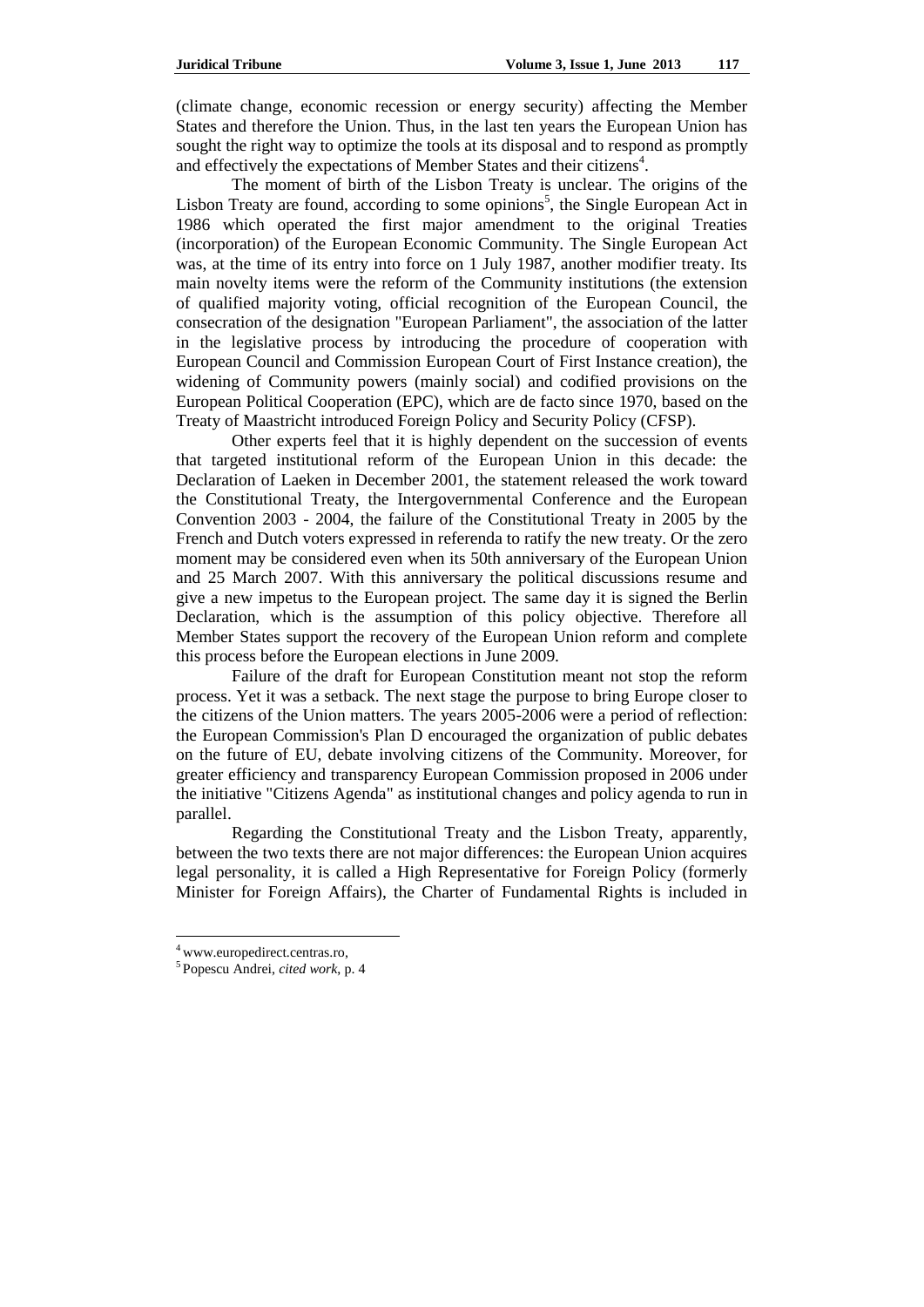$\overline{\phantom{a}}$ 

Primary legislation is introduced the option for Member States to leave the Union, citizens can influence the political process by the citizens' initiative, etc.

Although it may seem just a formal change at the request of several Member States, including the Netherlands, Czech Republic, UK, etc. in the text of the new treaty there are no longer listed symbols (flag, anthem, motto) and waives certain terms (eg. Constitution, law, minister, etc.) that could give him a character "constitutional" . However constitutional valences are preserved.

Also, if the entry into force of the Constitutional Treaty that would replace the existing treaties, the Lisbon Treaty is limited to fine other treaties, namely the Treaty of Rome and the Maastricht Treaty.

Realizing the importance of reform, Member States wanted the new Treaty to enter into force before the 2009 European elections, in order to take effect upon the entry into office of the new legislation. Even if negotiations were finalized soon, the ratification process was more difficult than expected. Because it was not a constitution no longer were necessary to organize a referendum in the Member States except those in their own Constitution requires, for example in Ireland.

Important to note is the issue of the legal personality of the European Union under the Treaty of Lisbon. Legal personality is an important aspect of novelty introduced by the Lisbon Treaty<sup> $\bar{6}$ </sup>. With the acquisition of legal personality, the EU becomes a full-fledged actor on the international stage while having legal personality and relevance in terms of the relationship between the EU and Member States.

Pending the entry into force of the Lisbon Treaty, the legal personality belonged only to the European Communities. European Communities were legal entities of public law and has its own budget, a collection of distinct institutions and bodies and their agencies<sup>7</sup>. European Communities were established by the Member States which have delegated power to act in areas specifically set out in the Treaties establishing the Communities.

The relationship between Member States and the European Communities were developed based on principles covered by the Treaty, to delimit between states and the powers of the new entity created. Among these principles, we thank to illustrate only the most representative. The principle of limited empowerment regulated by art. 5, paragraph 1 of the EC Treaty, which provides that: *"The Community shall act within the limits of the competences conferred and of the objectives assigned to them by this Treaty",* establishes the general powers of the European Communities, more in art. 7 paragraph 2 of the Treaty (ECT) is determined and competent European institutions, thus *"Each institution shall act within the powers conferred by this Treaty".*

Another principle with greater relevance is the principle of proportionality referred to in art. 5 § 3 of the EC Treaty, which states that *"No action by the* 

<sup>&</sup>lt;sup>6</sup> Pătru Ștefan Radu, "Anumite considerațiuni privind personalitatea juridică a Uniunii Europene în urma Tratatului de la Lisabona", *Consilier European* no. 1/2010, pp. 12 – 18

<sup>7</sup> Fuerea Augustin, *Drept comunitar European. Partea Generală*, ALL Beck Publishing House, Bucharest, p. 34, cited by Pătru Ştefan Radu, *cited work*, pp. 12 – 18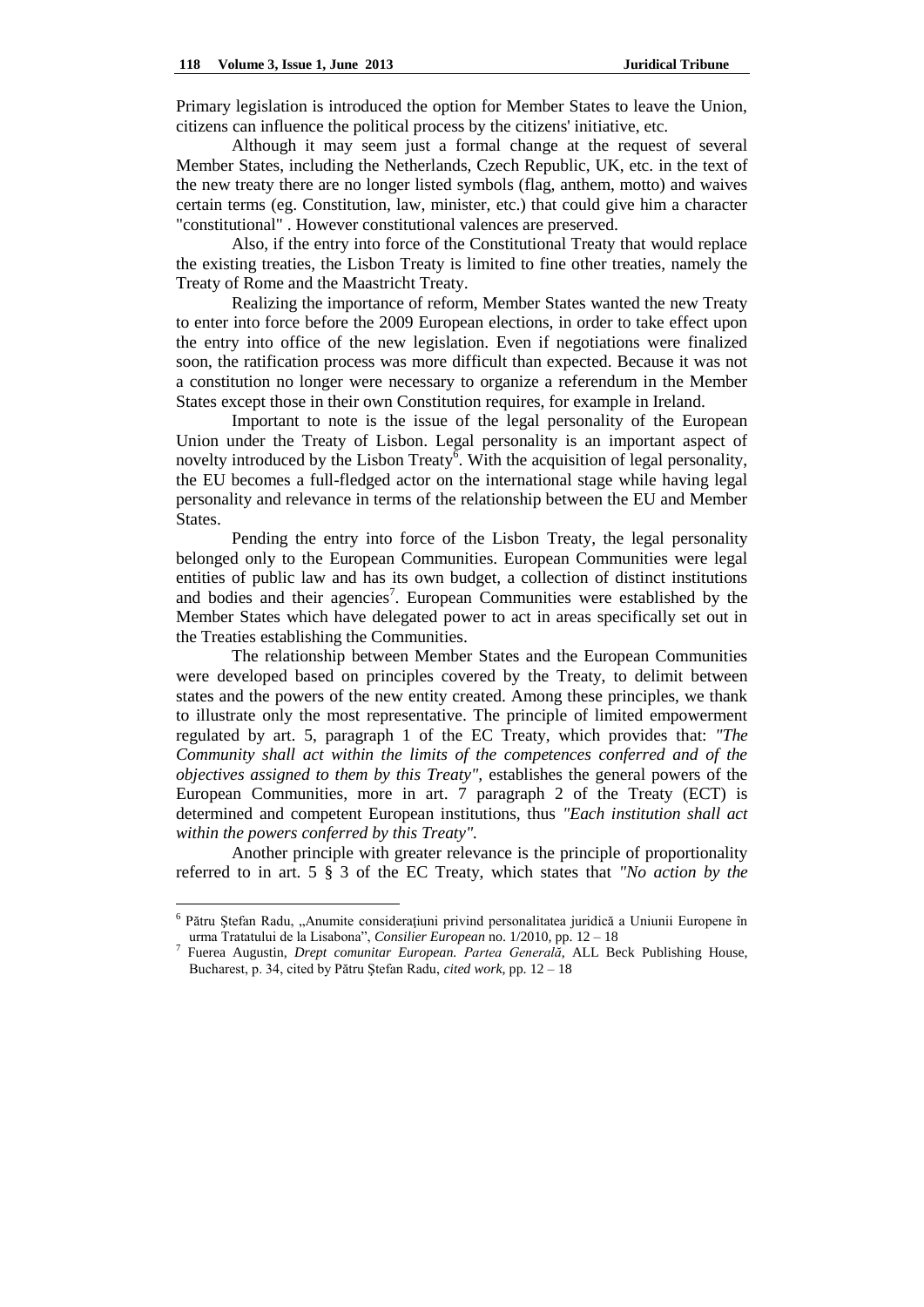$\overline{a}$ 

*Community shall not go beyond what is necessary to achieve the objectives of this Treaty"*, establishing therefore the opportunities for the European Communities and the intensity of those actions.

### **II. Doctrinary debates concerning the role of the Lisbon Treaty**

We must say that the Lisbon Treaty has created a series of debate in the scientific world. Thus in his *"From Dual to Cooperative Federalism. The Changing Structure of European Law"*, Robert Schütze make several considerations on the developments in the structure of European law. He states that era faced by European law is characterized by a structure change "from dual federalism to one of cooperation". It is noteworthy that - in these arguments about federalism - Robert Schutz insisted on the place and role of foreign affairs in a federation. "The rule is that the federation has exclusive external competence". If internally legislative powers are divided (in the Federation), the external powers of terminating treaties are unified (federal).

Other authors in the field - analyzing the Treaty of Lisbon - concluded that EU "there is no federation or confederation". Currently the European Union is a structure between a confederation and a federation of states. However, careful examination of several provisions stipulated in the treaty tend to shape an institutional structure that is inherent in a federal state and not a confederate state. Zbigniew Brzezinski believes that "the European Union is not a political power". The argument to that is "The EU is an economic union, a social union, a union of free movement, a financial union in a particular area". He also observed that "Western Europe alone was close to becoming a union at a time. Now the EU is, in fact, a community".

In the same line of debate on the status of European Union Nam-Kook Kim and Sa-Rang Jung believes that although lately Union appears rather as a confederal structure or intergovernmental Lisbon Treaty enables an evolution towards a federal state<sup>8</sup>.

Other authors such as Nobel Finn<sup>9</sup> believes that the Treaty will bring efficient institutions, the European Parliament greater legitimacy and coherence of external action. Likewise in the problem of institutional and European policy is the analysis of Christian Kaunertal. He believes that the Lisbon Treaty gives the European Commission the status of supranational authority regarding the European area of freedom, justice and security. By this treaty the EU has to enjoy one of the most important results of the integration process $^{10}$ .

Nam-Kook Kim, Sa-Rang Jung, "Democratic Deficit, European Constitution, and a Vision of the Federal Europe: The EU's Path after the Lisbon Treaty", *Journal of International and Area Studies*, Volume 17, Number 2/2010, pp.53-70

<sup>9</sup> Laursen Finn, *The EU Treaty of Lisbon: origin, institutional choise and significance"-* paper presented at the 50th Annual Conference of the International Studies Association, New York, 15 to 18 February 2009

<sup>&</sup>lt;sup>10</sup> Kaunert Christian, "The area of freedom, security and justice in the Lisbon Treaty: commission policy entrepreneurship?", *European Security*, Vol. 19, No. 2/2010, pp. 169-189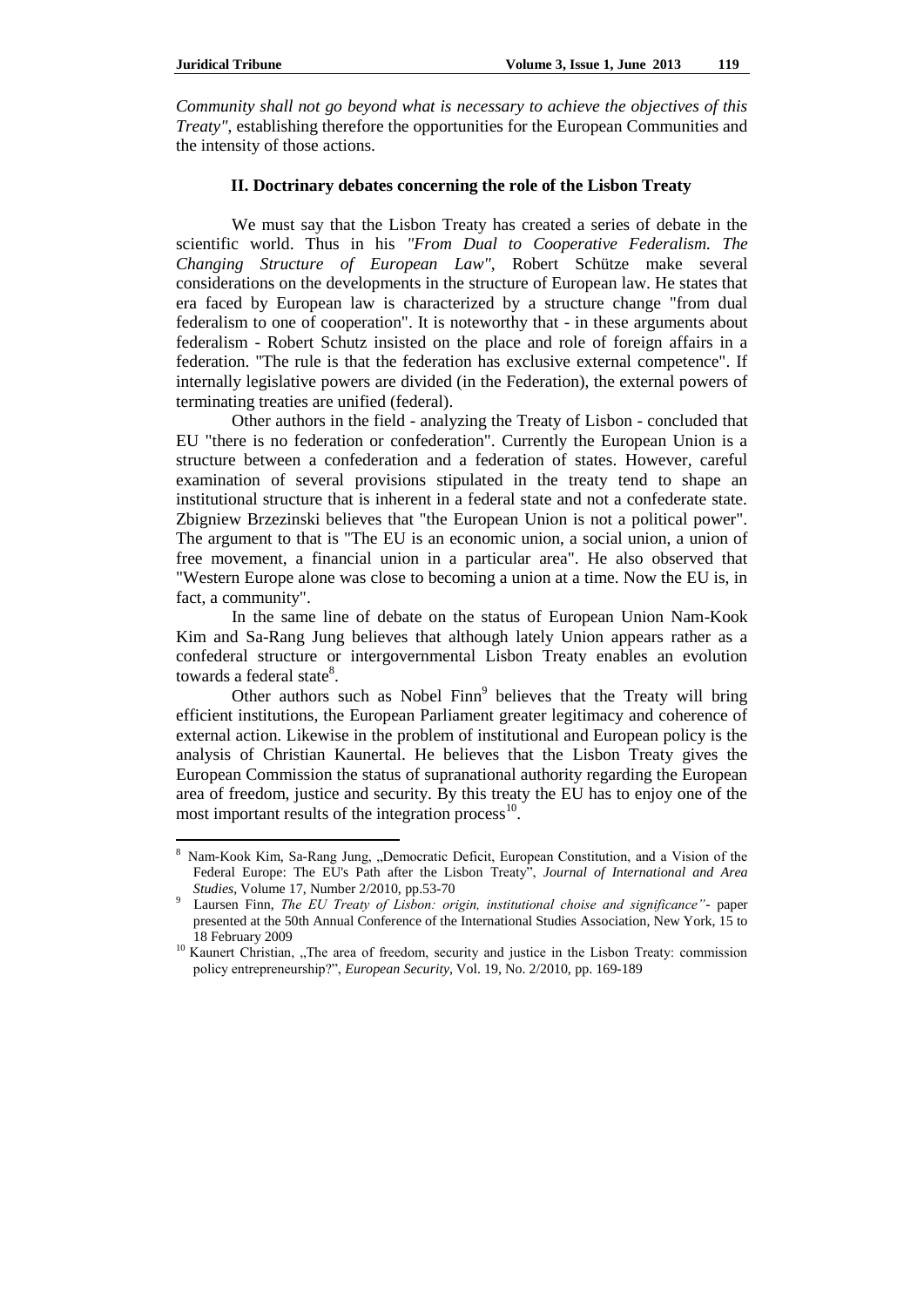$\overline{a}$ 

Lisbon Treaty has raised many discussions in which concern the implementation of Community law in the domestic legal order. Recognition of the Community legal order of priority in relation to law, in matters covered by Community legislation on EU policies, determine, in practice, a strong impact in terms of traditional protective function of the legal order and domestic public changing it, directing it to create an economic public order in accordance with the public policy of economic $11$ .

Literature and experts were carefully bent institutional impact of the Lisbon Treaty. Thus Der-Chin Horng argues European Central Bank will be profoundly affected positively by adoption of the Treaty. Thus they are modified operation, employment and foreign relations $^{12}$ .

But the issues raised by research in the field on the Lisbon Treaty, did not stop there. Was placed and whether the Treaty is a modification or alteration of the existing legal framework. From the perspective of the Romanian translation of the name, the Treaty of Lisbon, if necessary, amending treaty (French) or treaty reform (English). Although the two terms can be considered synonymous, in reality, in substance, the Treaty of Lisbon made alike, both: *change EU treaties, but reforms*  and EU institutions<sup>13</sup>.

# **III. Institutional changes brought by the Lisbon Treaty**

With regard to the *European Council*<sup>14</sup>, Treaty clarifies once and for all an issue has been debated many times in the literature, namely the character of its EU institution. The text clearly confirms the European Council membership in the European institutional system. At the same time in the art. 9B (now Art. 15 para. 1 of the Treaty on European Union) emphasizes: *"The European Council shall provide the Union with the necessary impetus for its development and shall define the general political directions and priorities. It shall not exercise legislative functions".*

This is essentially the main novelty of the Lisbon Treaty<sup>15</sup>. The European Council is made in accordance with regulations  $Lisbon<sup>16</sup>$ , from chief of state or government of the Member States and its President and the President of the Commission. High Representative of the Union for Foreign Affairs and Security

<sup>&</sup>lt;sup>11</sup> Mutulescu Antonia, *Punerea în aplicare a dreptului comunitar în ordinea juridică internă*, "Studii de drept românesc" no. 1/2010, pp. 37–42

<sup>&</sup>lt;sup>12</sup> Der-Chin Horng, *The ECB under the Lisbon Treaty —The Impact on the ECB's Constitutional Status and External Relations,* Institute of European and American Studies, Academia Sinica, "EURAMERICA" Vol. 40, No. 4/2010, pp. 887-922

<sup>&</sup>lt;sup>13</sup> Popescu Andrei, "Tratatul de la Lisabona – un tratat modificator și reformator al Uniunii Europene", *Buletin de informare legislativă* no. 1 / 2008, Legislative Council, p. 3, www.clr.ro

<sup>&</sup>lt;sup>14</sup> Dragomir Eduard, Niță Dan, *Tratatul de la Lisabona*, Nomina Lex Publishing House, Bucharest, 2009, p. 25 et seq.

<sup>15</sup> Mercedes Guinea Llorente, Francisco Aldecoa Luzarraga, *Europa Viitorului. Tratatul de la Lisabona*, Polirom Publishing House, Iasi, 2011, p. 247

<sup>16</sup> Profiroiu Marius, Profiroiu Alina, Popescu Irina, *Instituţii şi Politici Europene*, Economica Publshing House, Bucharest, 2008, p. 78.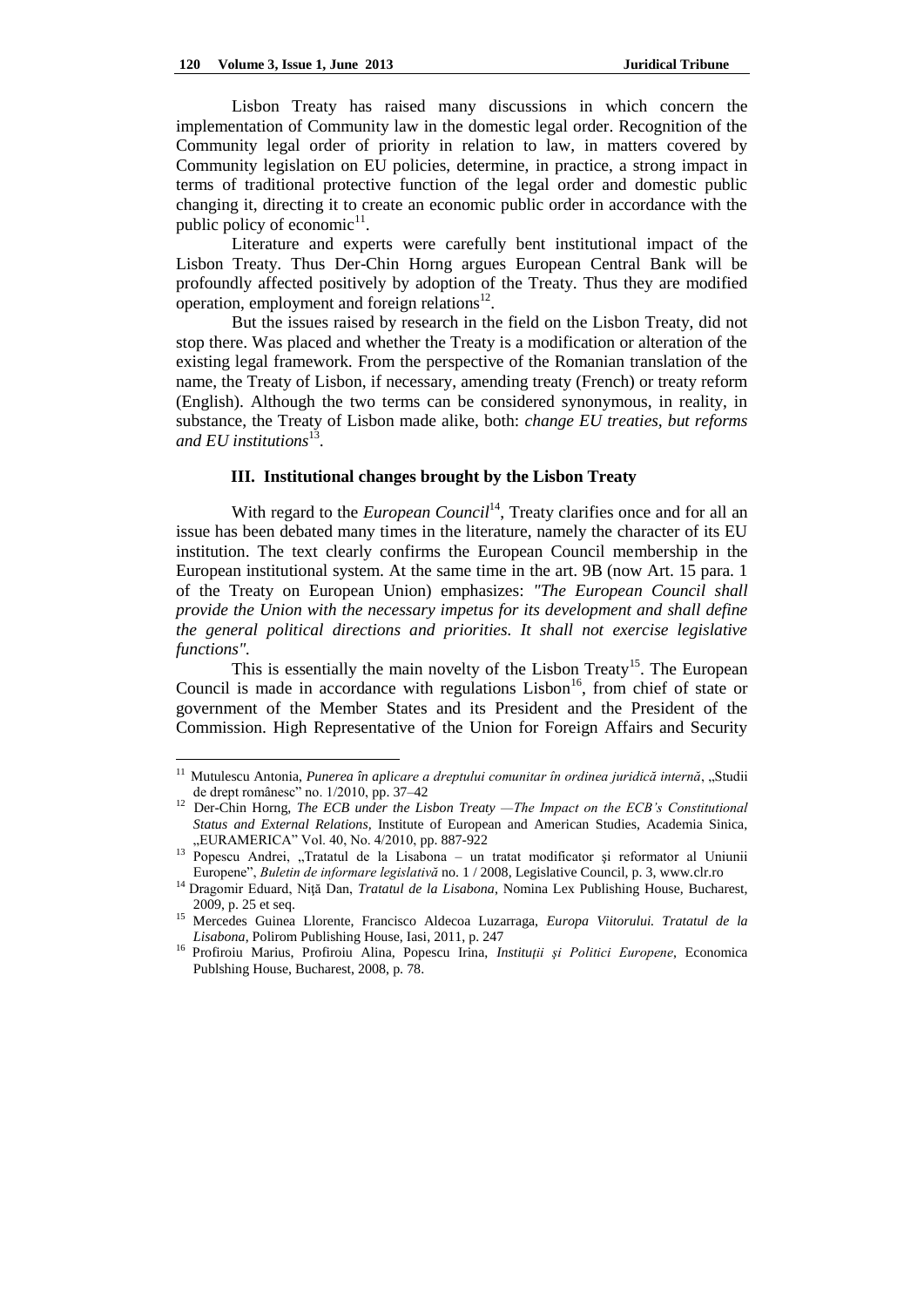Policy participate in its work. The European Council shall meet twice every six months, convened by its President. When the agenda so requires, the members of the European Council may decide to be assisted by a minister and, in the case of the Chairman of the Commission, by a member of the Commission. When the situation so requires, the President shall convene a meeting of the European Council.

Another important element brought by the new treaty regulates, at least in part, how the European Council operates. Given that, until the Lisbon European Council was missing from the official list of treaties made with the institutions, and the rules regarding its operation lacked prior resorting especially on common law that appear and were consolidated, over time.

The decisions of the European Council shall be taken by consensus, except where the Treaties provide otherwise. In the case of voting, each member of the European Council may also act on behalf of one other member.

European Council's role is particularly important when to amend the TEU. The Government of any Member State, the European Parliament or the Commission may present to the European Council draft for review entirely or partially the provisions of the Treaty on European Union function, the internal policies and action of the Union.

The European Council may adopt a decision amending all or part of the provisions of Part Three of the Treaty on European Union. The Council shall act unanimously after consulting the European Parliament, the Commission and the European Central Bank in the case of institutional changes in the monetary area. This decision became effective only after approval by the Member States in accordance with their respective constitutional requirements $17$ .

Perhaps the most important novelty brought to the European Council is abandoning the rotating presidency system in favor of a post of *President of the*  European Council<sup>18</sup>. It is elected by the European Council for a term of two and half years and will act to ensure the preparation and continuity of the work of the European Council and to find solutions that lead to consensus. President of the European Council may not hold other positions nationwide. According to art. 9B, entered by Lisbon Treaty, European Council President have the following responsibilities:

• shall chair it and drive forward its work;

 ensure the preparation and continuity of the work of the European Council in cooperation with the President of the Commission and on the work of the General Affairs Council;

• acts in order to facilitate cohesion and consensus within the European Council;

 present to the European Parliament a report after each meeting of the European Council.

<sup>17</sup> Dragomir Eduard, Niţă Dan, *cited work*, p. 27 et seq.

<sup>18</sup> See www.dae.gov.ro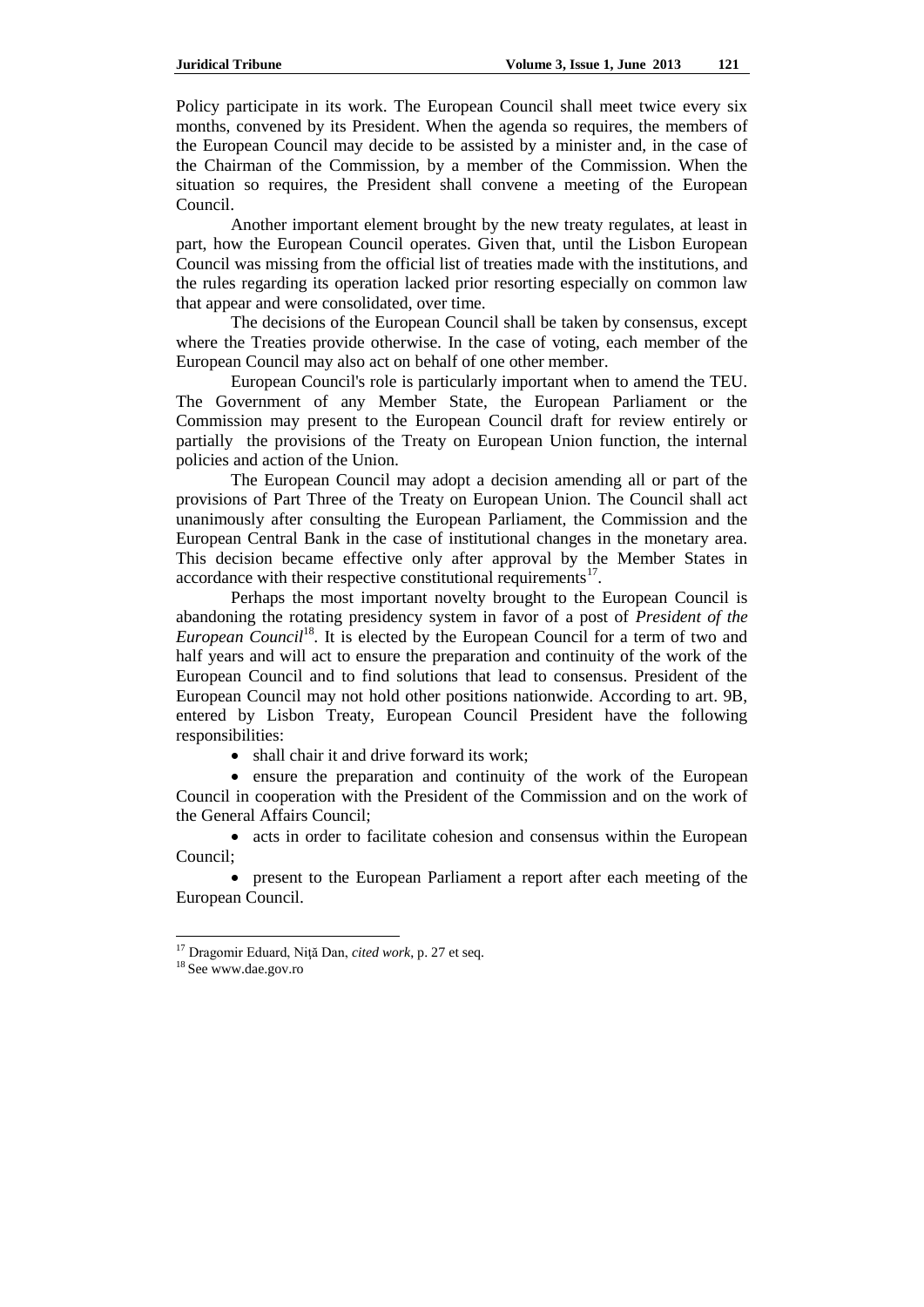President of the European Council ensure, at his level and in that capacity, the external representation of the Union on issues concerning its common foreign and security policy, without prejudice to the powers of the High Representative of the Union for Foreign Affairs and Security Policy.

President of the European Council shall not hold a national office.

The new position is particularly important on one hand because by it creation will give a continuity of action by the European Council and on the other hand the symbolism that is the existence of a man invested with the office of President of the European Council.

From one treaty to another, the legislative powers of Parliament were gradually expanded. A turning step widely recognized in this respect was the Treaty on European Union signed in Maastricht, which laid the foundations of the European Union from today, union founded on the European Communities (first pillar), with two additional areas of cooperation (two pillars and three): Common Foreign and Security Policy (CFSP) and Justice and Home Affairs (JHA). Upon entering in power in November 1993, the European Union Treaty, the EEC until then became European Community (EC).

Lisbon Treaty has had a major impact on the *European Parliament*<sup>19</sup>.

Hans Gert Pottering <sup>20</sup> said, regarding the Lisbon Treaty, that it *"strengthens the European Parliament, gives national parliaments more responsibility in determining the course of European policy, Europeans give power of initiative in relation to the EU institutions and guarantees local self-government"*<sup>21</sup>. Indeed, the Lisbon Treaty is the only treaty that stipulates and offers to the European national parliaments more power, giving them the right to engage regularly in European decision-making activity. In this way, national parliaments will be able to act as "*guardians*" of the principle of subsidiary. National parliaments have the power to influence decisions at an early stage of developing a proposal before it to be examined in detail by the European Parliament and of Council of Ministers<sup>22</sup>. In this sense, all legislative proposals from Brussels will be notified to the national Parliaments, will have eight weeks time to appeal or proposal. If national parliaments without any objection, the legislative initiative proceeds. If two-thirds (i.e. qualified majority) of national parliaments object to the legislative proposal, the Commission has an obligation to discuss again and decide whether to continue to support the legislative proposal will amend or withdraw. In the case in which the Commission will decide to keep the contested draft, the conflict will be mediated by the European Parliament and the Council, national parliaments no longer having the right to appeal<sup>23</sup>. Moreover, the Lisbon Treaty sustains effective and regular inter-parliamentary cooperation through organizing conferences on specific topics

<sup>19</sup> Dusan Sidjanski, *Viitorul federalist al Europei*, Polirom Publishing House, Iaşi, 2010 p. 396

<sup>&</sup>lt;sup>20</sup> President of the European Parliament in January 2007 - July 2009, the German Christian-Democrat politician.

<sup>21</sup> G. Sergiu, Ghe. Jiglau, O. Pecican, F. Pop, *Tratatul de la Lisabona, Uniunea Europeana catre reforma institutionala si consens*, Dacia Publishing House, Cluj-Napoca, 2008.

<sup>22</sup> Dragomir Eduard, Niţă Dan, *cited work*, p. 43.

<sup>&</sup>lt;sup>23</sup> Treaty of Lisbon - consolidated version, Brussels, 30 April 2007.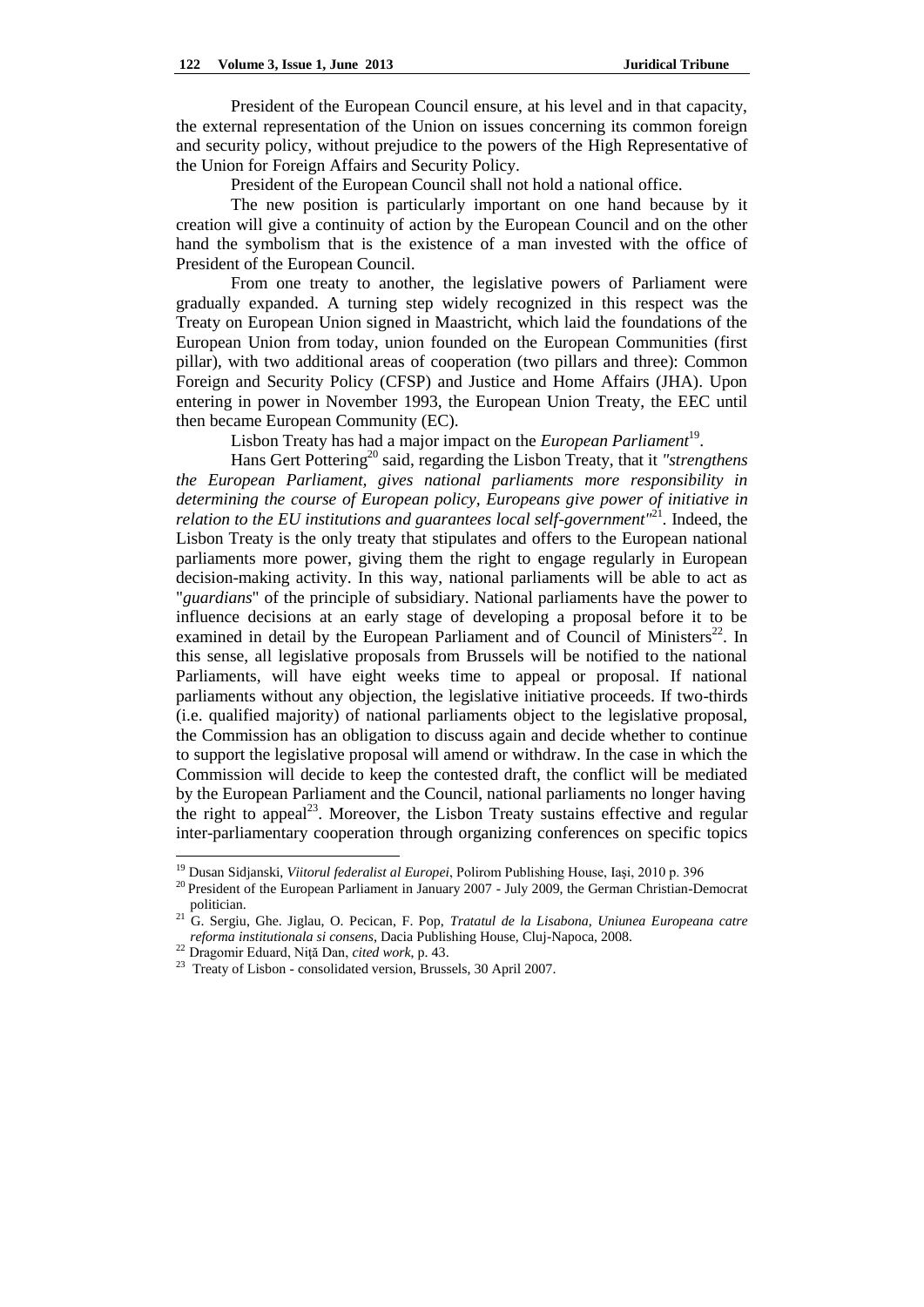$\overline{\phantom{a}}$ 

(foreign policy, security and defense policy, etc.). They will not harm the national parliaments, on the contrary, it is considered better information and cooperation with national parliaments of European institutions that contribute to the adoption of best and appropriate practices. Besides, we can talk, henceforth, *de jure* of the existence of three levels of decision regarding European policies: regional, national and supranational.

The Lisbon Treaty provides the best opportunities for collective action. It give a highly relevant *foreign and security policy* (ESDP) by introducing innovative elements, especially in the institutional and integration of these EU policies. It regulates new tools to an authentic  $\text{ESDP}^{24}$ . So it made:

 on the one hand, the development and improvement of crisis management regularization;

• on the other hand the establishment of new EU defense instruments;

 lastly, strengthens cooperation capacities action that serves two objectives.

First, the Lisbon Treaty aims at improving and improving existing instruments own ESDP:

 expand, thus where can be triggered and sustained Petersberg missions including them here and on the prevention of terrorist acts;

• it allows for a Union action to be assigned to perform, to a Member State or a group of Member States;

 simplify the procedure for financing the EU ESDP actions, which reinforces their effectiveness and responsiveness of the Union.

The new institutions of ESDP are:

 defensive alliance of member states, traditional element of territorial defense;

• solidarity clause between Member States to prevent terrorist attacks on the one hand and, on the other, to ensure response to the terrorist attacks or disasters;

 permanent structured cooperation, allowing those who wish to cooperate in capacity;

• European Defense Agency, which already exist, to strengthen cooperation in capacity, among others.

In line with the concept of "comprehensive security" that keeps the common defense:

do not rely solely on military means, but also the civil means;

 not considering only traditional threats (territorial aggression, for example), but also new threats (such as terrorism or natural disasters or human origin)<sup>25</sup>.

<sup>24</sup> Mercedes Guinea Llorente, Francisco Aldecoa Luzarraga, *Europa Viitorului. Tratatul de la Lisabona*, Polirom Publishing House, Iaşi, 2011, p. 215

<sup>&</sup>lt;sup>25</sup> From the point of view of the EU, new threats reading is fundamental "European Security Strategy" developed by the High Representative for CFSP, Javier Solana, and endorsed by the European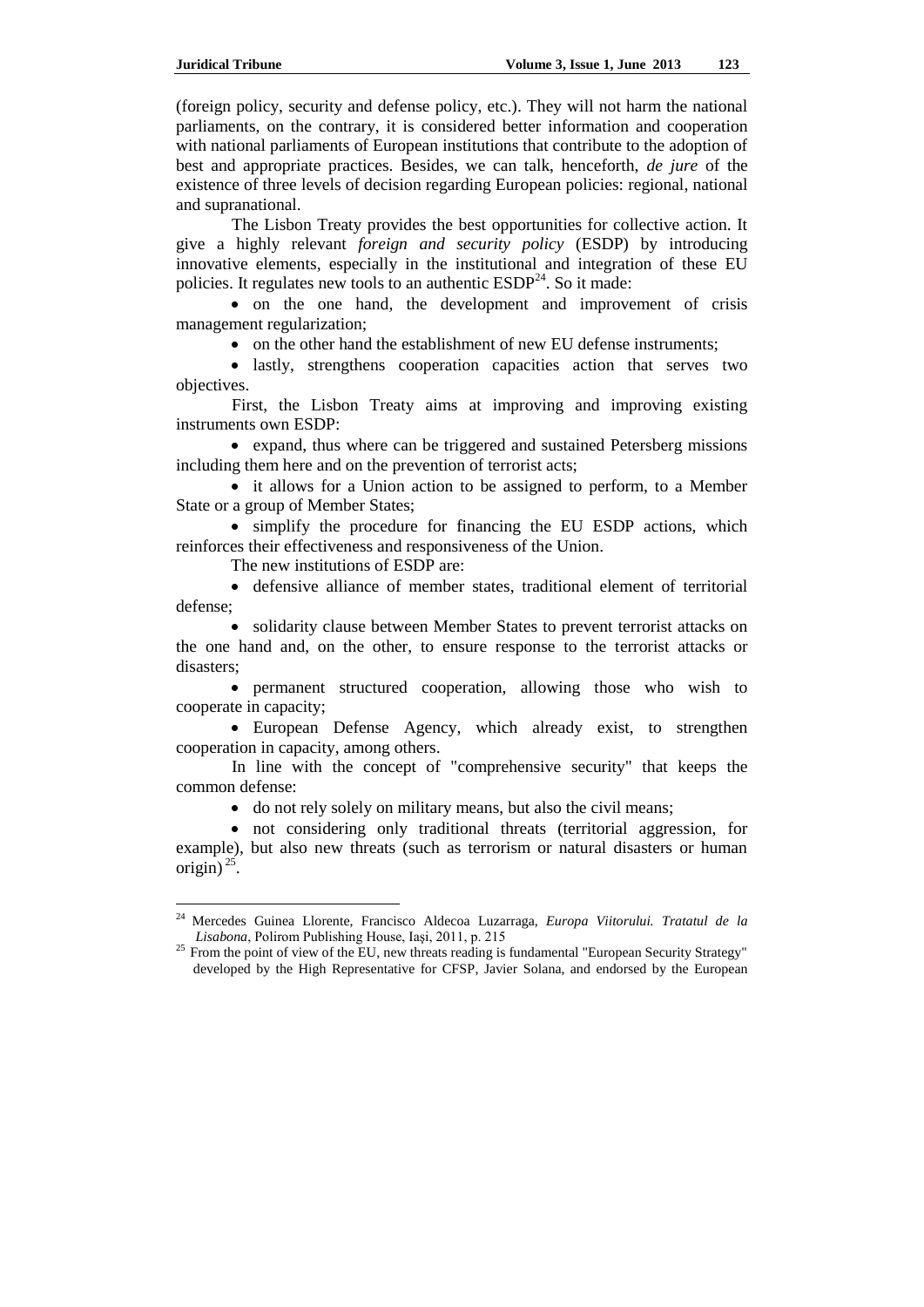The creation of the European External Action Service (or European foreign ministry, as it is called) and the High Representative of the Union for Foreign Affairs and Security Policy is thus one of the first changes made by the Lisbon Treaty. This new system shows a clear trend towards deeper integration in this field (which in turn could contribute to European integration increasingly enhanced, both in terms of quantity, the areas covered, but also qualitatively, the degree of integration). Moreover, with the disappearance of the pillars (the EU and the two intergovernmental), CFSP passes in the Community is subject to specific decisionmaking procedures<sup>26</sup>.

European External Action Service composed of representatives of the Council, the Commission and the Member States and aims to assist the High Representative in his diplomatic actions<sup>27</sup>. It is managed by the High Representative and the organization and operation are set by the European Council, "at the proposal of the High Representative after consulting the European Parliament and Commission approval"<sup>28</sup>. Financing the Common Foreign and Security Policy is both with Member States through the "Fund Release" and the EU budget, namely "administrative costs entailed for the institutions"<sup>29</sup>.

High Representative of the European Parliament is invested with the President of the Commission and Commissioners Union team<sup>30</sup>. This gives legitimacy and reduce the democratic deficit that could be the fact that his appointment is based on the decision taken by the Member States and the President of the Commission $31$ , without the direct involvement of citizens. On the other hand, no state is common for people to nominate Foreign Minister position corresponding duties that you will have the High Representative.

Under the Lisbon Treaty<sup>32</sup>, these tasks are: management of foreign and security policy of the Union, contributing to policy development through its proposals and ensure its proper implementation (as mandated by the Council),

Council in December 2003: "Una Europa segura en un mundo mejor", Estrategia Europea de Seguridad,12 December 2003, [http://ue.eu.int.](http://ue.eu.int/) Regarding the point of view of EP on these strategies, see PARLAMENTO EUROPEO, Resolución sobre la Estrategia Europea de Seguridad, 14 April 2005, Ponente: Helmut Kuhne (A6-0072/2005), [http://www.europarl.eu.int.](http://www.europarl.eu.int/)

<sup>26</sup> EurActiv.ro, *Tratatul de la Lisabona "pe înţelesul tuturor"*, www.euractiv.ro, *Uniunea Europeana pe scurt*, published on 10 July 2008, http://www.euractiv.ro/uniunea-europeana/articles% 7CdisplayArticle/articleID\_14154/Tratatul-de-la-Lisabona-'pe-intelesul-tuturor'.html, last accessed on 24.11.2009.

<sup>&</sup>lt;sup>27</sup> The European Parliament, Foreign policy: aims, instruments and The achievements, The European Parliament, Parliament, In detail, Fact Sheets on the European Union, The EU's External Relations, Common Foreign and Security Policy, p. 5, http://www.europarl.europa.eu/ftu/pdf/ en/FTU\_6.1.1.pdf.

<sup>&</sup>lt;sup>28</sup> Council of the European Union, the Treaty of Lisbon, Brussels, 2008, 6655/1/08 REV 1, art. 27.

<sup>29</sup> *Idem*, art. 41.

<sup>30</sup> EurActiv.ro, *Tratatul de la Lisabona "pe înţelesul tuturor"*, www.euractiv.ro, *Uniunea Europeana pe scurt*, published on 10 July 2008, http://www.euractiv.ro/uniunea-europeana/articles% 7CdisplayArticle/articleID\_14154/Tratatul-de-la-Lisabona-'pe-intelesul-tuturor'.html, last accessed on 24.11.2009.

<sup>&</sup>lt;sup>31</sup> Council of the European Union, the Treaty of Lisbon, Brussels, 2008, 6655/1/08 REV 1, art. 18.

<sup>32</sup> *Idem*, art. 18 and 27.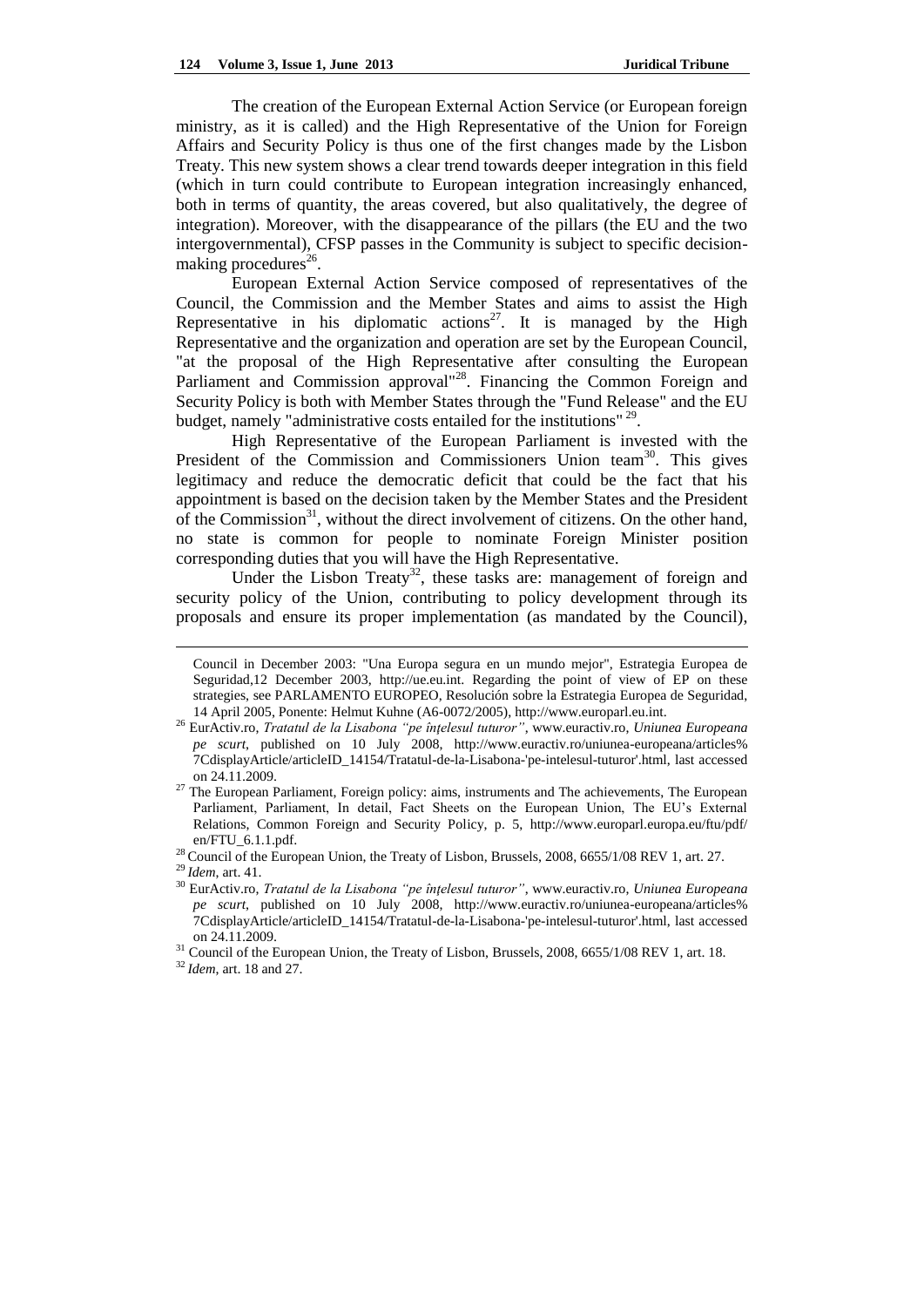chairing the Foreign Affairs Council, managing the position of Vice-President of the Commission, Union representation when dealing with issues related to the Common Foreign and Security Policy, conduct dialogue with third parties on behalf of and expression of the Union's position in international organizations  $(including the UN Security Council States<sup>33</sup>)$  and international conferences, coordinating the European External Action Service and the Union delegations in third countries and in international organizations.

European Union henceforth legal personality, shall replace the European Community. The Treaty of Lisbon, the pillar structure disappears and the Union has a new institutional framework. Consequently, as other institutions change their name, of the judicial system as a whole will be called the *Court of Justice of the European Union*<sup>34</sup>, which is composed of three courts: the Court of Justice, the Court and the Tribunal of Civil Service<sup>35</sup>. This ensures the respect of the interpretation and application of treaties. Member States established the remedies sufficient to ensure effective legal protection in the fields covered by Union law. The rules of operation and organization of the present are kept mostly unchanged by the new legislation<sup>36</sup>.

However, implementation of the Lisbon Treaty will lead to the establishment of a committee to give an opinion on candidates' suitability to perform the duties of Judge and Advocate General of the Court of Justice and the General Court before the governments of the Member States make the appointments. This committee consists of seven persons chosen from former members of the Court of Justice and the General Court, members of national supreme court and lawyers of which is proposed by the European Parliament. The Council adopted a decision establishing the panel's operating rules and a decision appointing its members. Shall act on the initiative of the President of the Court of Justice.

Lisbon Treaty shows that the Court of Justice shall ensure the respect of the law in interpretation and application of treaties. Member States shall provide remedies sufficient to ensure effective legal protection in the fields covered by Union law.

Under the Lisbon Treaty, the Court of Justice of the European Union shall act, in accordance with the Treaties:

 on actions brought by a Member State, an institution or a natural or legal person;

 at the outset, at the request of national courts, on the interpretation of Union law or the validity of acts adopted by the institutions;

• in other cases provided for in the Treaties.

<sup>33</sup> *Idem*, art. 34.

<sup>34</sup> Article 19 TUE

<sup>35</sup> http://ec.europa.eu

<sup>36</sup> Dragomir Eduard, Niţă Dan, *cited work*, p. 44 et seq.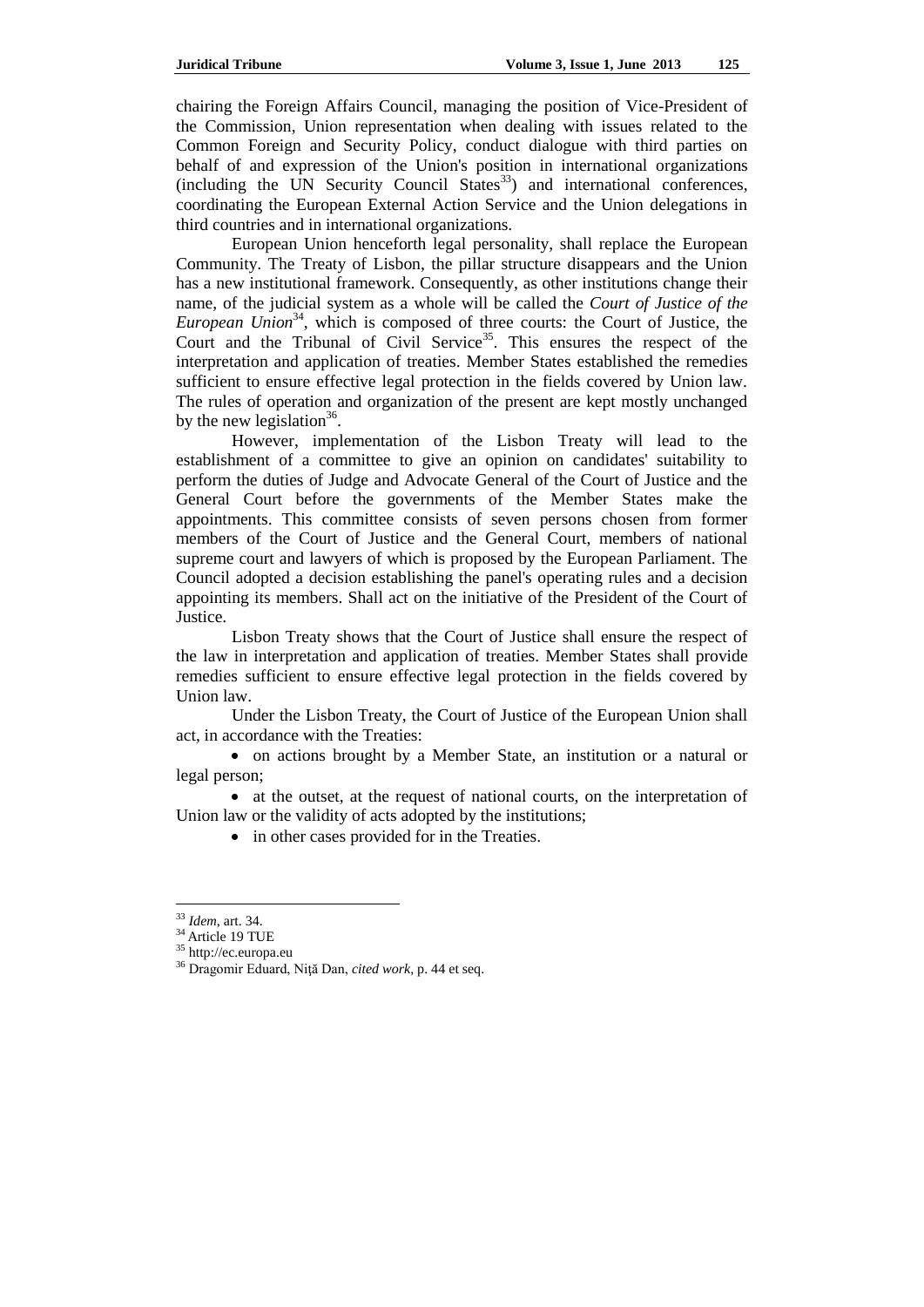Important to note is that this institution has jurisdiction as regards the provisions on the common foreign and security policy nor with respect to acts adopted there under.

However, the Court has jurisdiction to monitor compliance with the provisions of Article 25b of the Treaty on European Union and to rule on actions brought under the terms of the fourth paragraph of Article 230 TFEU on the legality of decisions providing for restrictive measures against natural or legal persons adopted by the Council pursuant to Title V, Chapter 2, of the Treaty on European  $\overline{Union}^{37}$ .

Under the Lisbon Treaty, the Court of Auditors shall consist of one national of each Member State. Its members exercise their functions in full independence, in the general interest of the Union.

To protect the financial interests of the European Union, there are two major bodies - Court of Auditors (also known as the European Court of Auditors and the Court of Auditors) and the European Anti-Fraud Office (OLAF), the European Commission structure Commissioner who is responsible for coordinating the budget<sup>38</sup>.

Court has no legal/judicial power, any deficiencies or information shall be communicated to the responsible bodies of the European Union to act accordingly. Through the recommendations of the European Court of Auditors are discovered or prevents fraud and financial irregularities.

Court contribute to improving the efficiency of taxpayers (tax payers), it guarantees a better use of taxpayer finances and is the best source of information about the use of funds.

Its autonomy vis-à-vis other institutions or bodies of the EU and the Member States shall provide the surest guarantee of performance in terms of the function they exercise control. It is therefore an important element in the functioning of the European Union, although it is not a part of the decision of the European institutional triangle made up of committed Parliament and Council.

Especially by increasing the EU budget and financial activities involving direct or indirect Union funds, it is expected that the Court of Auditors to register a sharp increase its importance in the years to come.

As we mentioned in this paper, the new Reform Treaty of Lisbon has given the status of the institution and the *European Central Bank*<sup>39</sup>.

Under the new Treaty on the Functioning of the European Union, European Central Bank and national central banks constitute the European System of Central Banks ("ESCB"). European Central Bank and national central banks of Member

 $37\,$ García Ricardo Alonso (2010), *Lisbon and the Court of Justice of the European Union*, "Working Papers on European Law and Regional Integration", published by Instituto de Derecho Europeo e Integración Regional, Madrid, Spain, 2010, p. 3

<sup>38</sup> Luciana-Alexandra Ghica (coord.), *Enciclopedia Uniunii Europene*, Meronia Publishing House, Bucharest, 2007, p. 73.

<sup>39</sup> http://europa.eu/legislation\_summaries/institutional\_affairs/treaties/lisbon\_treaty/ai0011\_ro.html, last accessed on 10.10.2011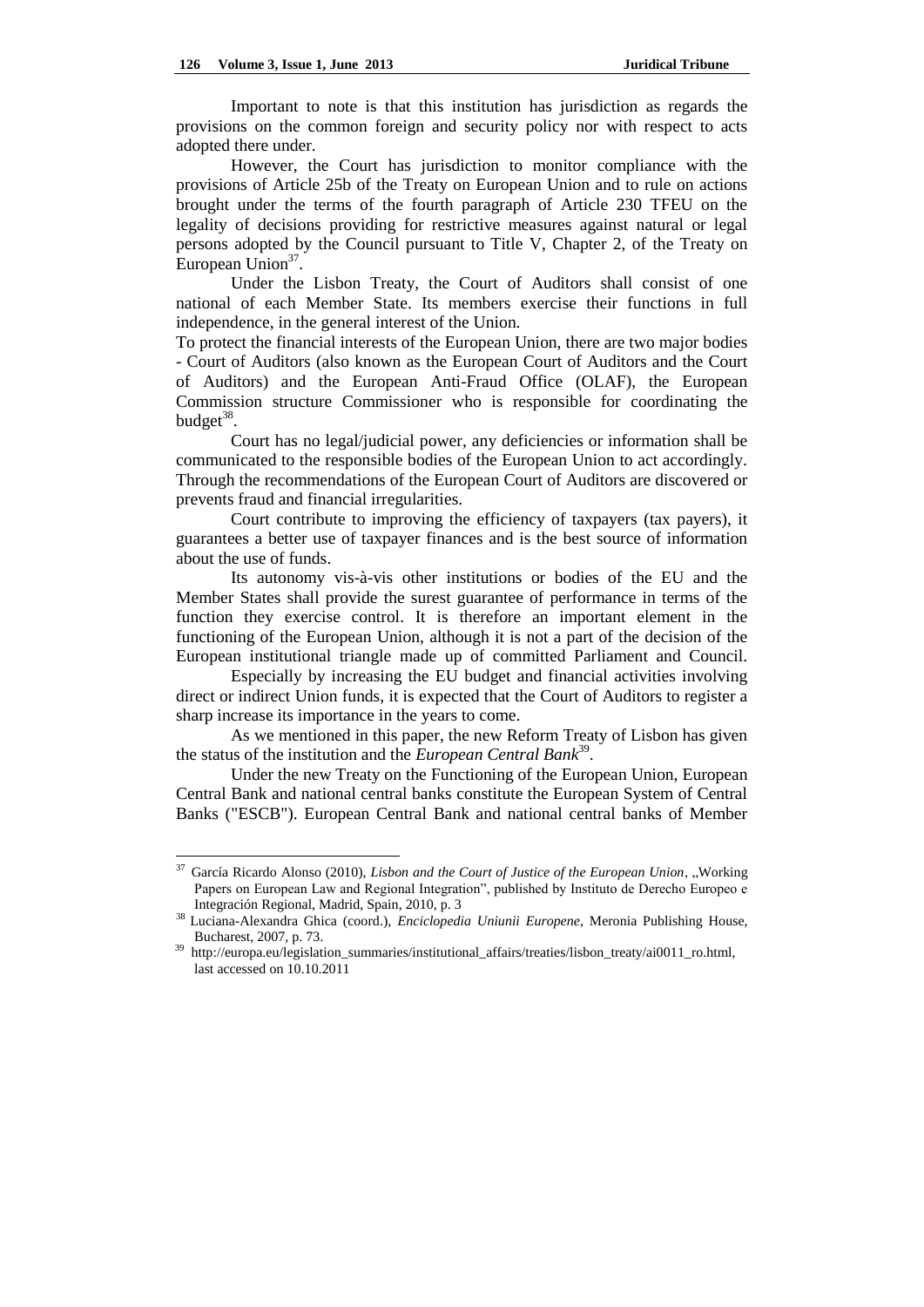States whose currency is the euro, which constitute the Eurosystem, shall conduct the monetary policy  $\text{Union}^{40}$ .

The ESCB is governed by the decision making bodies of the ECB. The primary objective of the ESCB shall be to maintain price stability. Without prejudice to that objective, it shall support general economic policies in the Union in order to contribute to the achievement of its objectives.

The European Central Bank shall have legal personality. It alone may authorize the issue of euro coins. The ECB is independent in the exercise of its finances and management. Institutions, bodies, offices and agencies and the governments of the Member States shall respect that independence.

Member States whose currency is the euro, and their central banks, shall retain their powers in monetary matters under articles. In areas where its responsibilities, the European Central Bank shall be consulted on all proposed Union acts, and all proposals for regulation at national level and deliver opinions $41$ .

# **Conclusions**

The new Treaty of Lisbon, known as the "Reform Treaty" provides only an amending of treaty considered fundamental (Treaty on European Union and the Treaty on European Union)<sup>42</sup>, as they did in their time and Treaties of Amsterdam and Nice. "The Union is founded on the present Treaty" - Treaty on European Union (TEU) - , and the Treaty on the Functioning of the Union".

These two treaties together then become de facto post-Lisbon EU constitution. A new Union is actually "created" although the term "constitution" is not used.

Mainly to meet the objections coming from the EU Member States worried about the federal advance of the Union, from the new Treaty were suppressed all clues that could lead to the idea that the EU could turn into such a state (it disappeared, for instance, the term "constitution", and the section on EU symbols). However, the new Treaty has taken most of the innovations contained in the Constitutional Treaty, adopting the so-called "strategy of the veil".

The institutional aspect Treaty preserves the five existing Community institutions before: European Parliament, European Council, Commission, Court of Justice and Court of Auditors also making major structural-functional regulations.

Lisbon Treaty redistributes seats in the European Parliament on a proportional formula, and the maximum number was set to 750 MPs. The European Parliament has evolved in the following areas: broadening the skills, simplify the voting system to be used in 2014, the involvement of national element in the system and the correlation of PE with national parliaments. It had

 $\overline{a}$ 

<sup>&</sup>lt;sup>40</sup> Article 282 of the Treaty of Lisbon

<sup>41</sup>Dragomir Eduard, Niţă Dan, *cited work*, p. 51

<sup>&</sup>lt;sup>42</sup> Treaty on European Union (TEU, Maastricht, 1992) and the Treaty establishing the European Community (Rome, 1957), which was renamed the Treaty on the Functioning of the European Union (TFEU).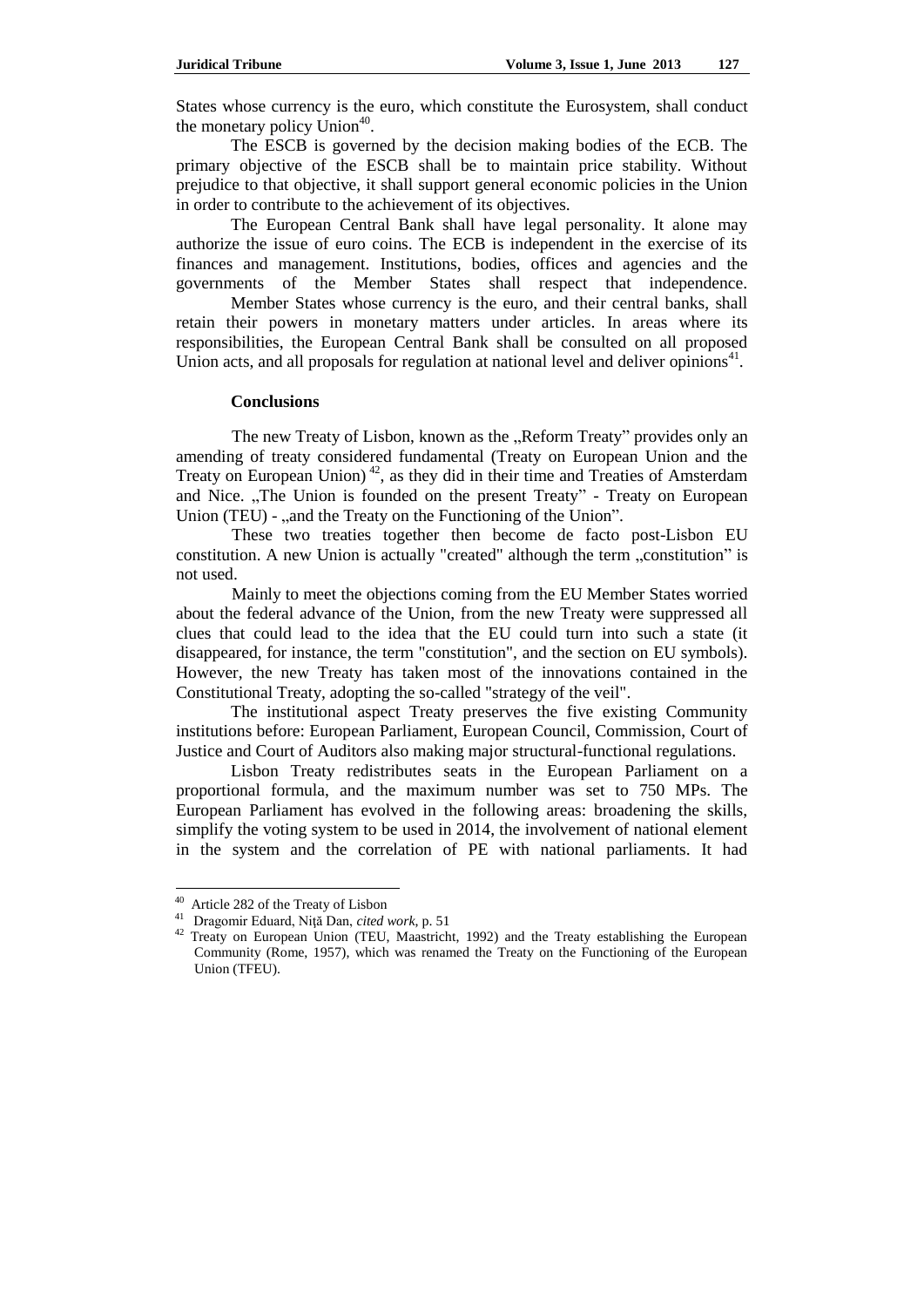institutionalized the party system. PE intensified its role in choosing the Commission President and indirectly in the proposal for appointment of commissioners. PE can also be involved in foreign policy issues through its High Representative for Foreign Affairs and Security Policy.

The voting system is simplified national parliaments receive a more important role and the EU becomes a more prominent global actor. All these tasks require the addition of the European Parliament more power and more responsibility and better defined.

European Council acquires a clear statute through the Lisbon Treaty, which states that defining the guidelines and general policy but has no legislative functions. Its composition remains the same, specifying that the High Representative for Foreign Affairs and Security Policy attend the meetings.

The European Council has an important role in the case requested by a Member State to withdraw from the Union, as provided by the Treaty of Lisbon. He gave up the rotating presidency, and to establish the position of President of the European Council.

Council consists of ministry of Member States, one from each state, depending on the areas concerned and has taken legislative powers with the EP and the Commission. The Lisbon Treaty establishes that in 2014 will be 55% qualified majority of states representing 65% of the population.

Commission shall consist of commissioners; each Member State has its own Commissioner. The Commission has right of legislative initiative, so the balance of power characteristic Community institutional system, though inclined to the Commission since the establishment of the European Communities, by which it has monopoly power on setting the policy agenda continues to favor, giving the role of institution dominant in this regard. This role is strengthened in the Treaty of Lisbon by reducing blocking force prior specific legislation Council. The new version of the "Ioannina compromise" solution requires the establishment of a possible blocking minority requiring mandatory minimum negative vote 4 Member States representing 35% of the population.

The obvious constitutional meanings present and the control mechanism acts of Community institutions by the Court of Justice of the EU. In addition to interpreting treaties, it is pronounced over the validity of acts of the institutions, offices or agencies; it may review the legality of acts, including legislation, Council, Commission, European Parliament and the European Central Bank if they are intended to produce legal effects on third parties.

Taking into account both during the "accident" of the present Treaty, and the current economic and political climate extremely tense, the possibility of renegotiating the treaty in the future appears implausible. On the other hand, because there are still many questions about how the Union will function in the future, especially in the two newly created positions, President of the European Council and High Representative for the Common Foreign and Security Policy, amendments the current Treaty on the Functioning of the two institutions, or further offered by various other specific normative documents appear as inevitable.